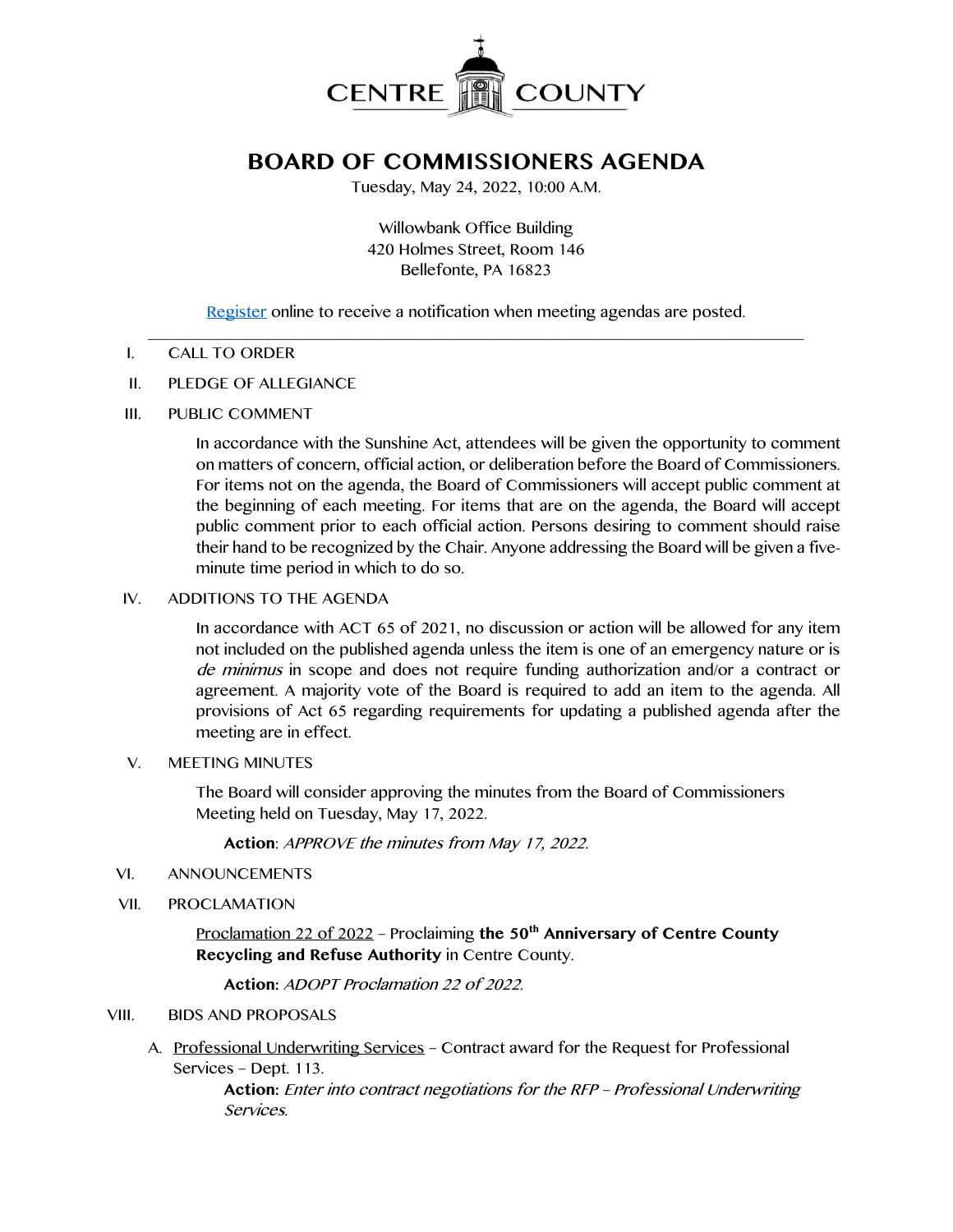#### IX. AMERICAN RESCUE PLAN ACT (ARPA)

# X. CONTRACTS – AUTHORIZATIONS

Human Services

- A. Children and Youth
	- 1. Contract renewal with Centre Safe to provide child welfare services for children and youth. The contract total is \$4,900 funded as follows: State \$3,920 and County \$980 for the period of July 1, 2022 to June 30, 2023 – Dept. 511.
	- 2. Contract renewal with Kindercare Learning Centers LLC to provide childcare services. The contract total is \$8,000 funded as follows: State \$6,400 and County \$1,600 for the period of July 1, 2022 to June 30, 2023 – Dept. 511.
	- 3. Contract renewal with ABC Children's Center, LLC to provide childcare services. The contract total is \$10,000 funded as follows: State \$8,000 and County \$2,000 for the period of July 1, 2022 to June 30, 2023 – Dept. 511.
	- 4. Contract renewal with Alternative Living Solutions to provide transitional living and supervised living services for dependent and delinquent youth. The contract total is \$70,000 funded as follows: State \$56,000 and County \$14,000 for the period of July 1, 2022 to June 30, 2023 – Dept. 511.
	- 5. Contract renewal with Premier Biotech to provide drug testing products and laboratory services. The contract total is \$4,000 funded as follows: State \$3,200 and County \$800 for the period of January 1, 2022 to December 31, 2022 – Dept. 511.
	- 6. Contract renewal with McCloskey Counseling Center to provide counseling services. The contract total is \$12,000 funded as follows: State \$9,600 and County \$2,400 for the period of July 1, 2022 to June 30, 2023 – Dept. 511.
	- 7. Contract renewal with Aimee Senott to provide counseling services. The contract total is \$10,000 funded as follows: State \$8,000 and County \$2,000 for the period of July 1, 2022 to June 30, 2023 – Dept. 511.
	- 8. Contract renewal with Claire Kimmel, Esquire to provide legal services for the Department. The contract total is \$32,000 funded as follows: State \$25,600 and County \$6,400 for the period of July 1, 2022 to June 30, 2023 – Dept. 511.
	- 9. Contract renewal with Bobbie Rabuck, Esquire to provide legal services for the Department. The contract total is \$ 30,000 funded as follows: State \$24,000 and County \$6,000 for the period of July 1, 2022 to June 30, 2023 – Dept. 511.
	- 10. Contract renewal with H. Denning Mason, Esquire to provide legal services to the Department. The contract total is \$10,000 funded as follows: State \$8,000 and County \$2,000 for the period of July 1, 2022 to June 30, 2023 – Dept. 511.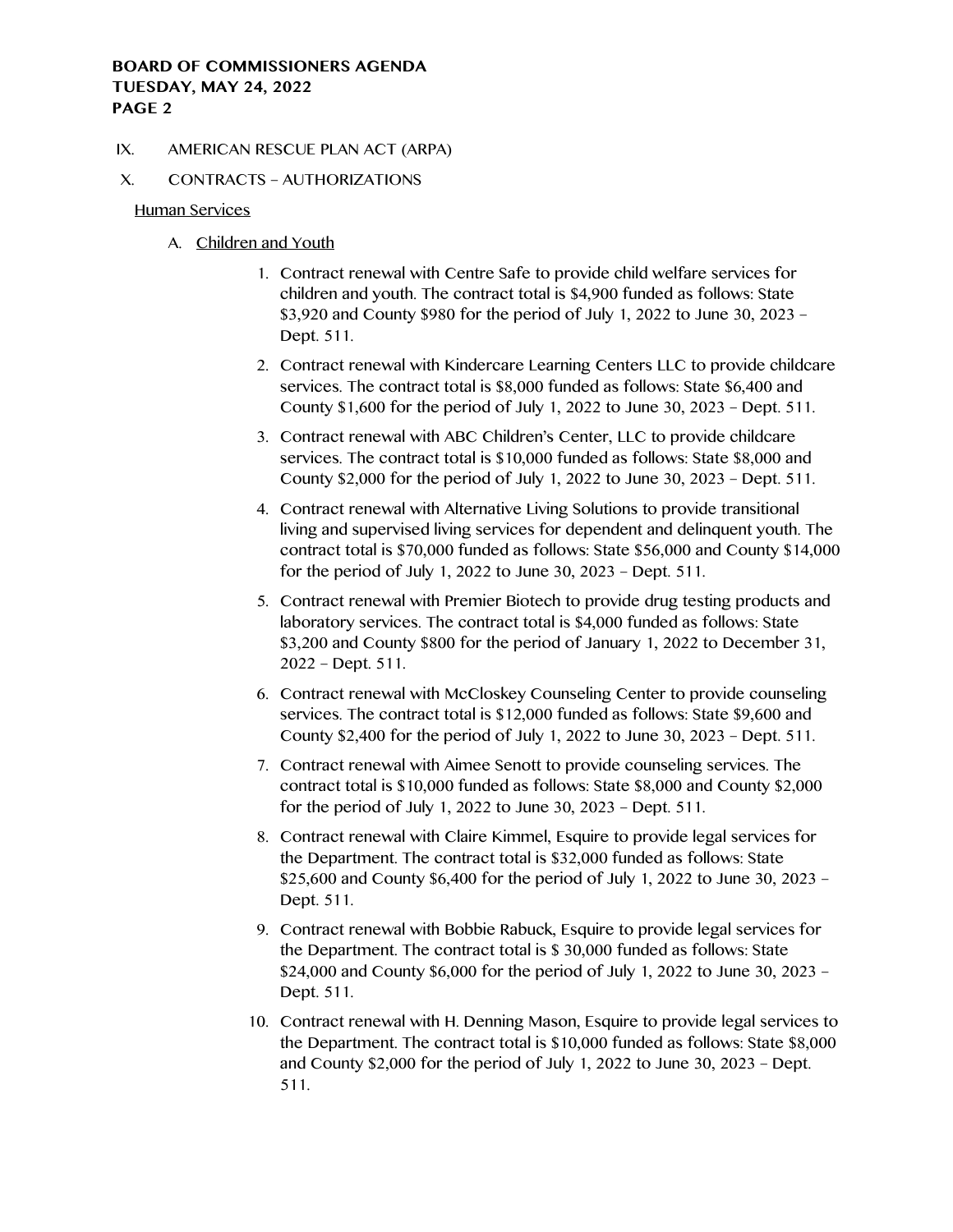- 11. Contract renewal with YMCA of Centre County-Penns Valley to provide childcare services. The contract total is \$2,000 funded as follows: State \$1,600 and County \$400 for the period of July 1, 2022 to June 30, 2023 – Dept. 511.
- 12. Contract renewal with YMCA of Bellefonte to provide childcare services. The contract total is \$11,000 funded as follows: State \$8,800 and County \$2,200 for the period of July 1, 2022 to June 30, 2023 – Dept. 511.
- 13. Contract renewal with YMCA of Centre County-State College to provide childcare services. The contract total is \$2,000 funded as follows: State \$1,600 and County \$400 for the period of July 1, 2022 to June 30, 2023 – Dept. 511.
- 14. Contract renewal with Avanco International, Inc. for the Child Accounting and Profile System (CAPS) application service. The contract total is \$37,439.26 funded as follows: State \$24,335.52 and County \$13,103.74 for the period of July 1, 2022 to June 30, 2023 – Dept. 511.
- 15. Consulting services addendum with Avanco International, Inc. to the Child Accounting and Profile System (CAPS) service provider agreement. The addendum total is \$30,500 funded as follows: State \$19,825 and County \$10,675 for the period of July 1, 2022 to June 30, 2023 – Dept. 511.
- 16. Contract renewal with Avanco International, Inc. for the Child Accounting and Profile Systems (CAPS) for the fiscal year 2022-2023 Child Welfare Information Solution (CWIS) maintenance. The contract total is \$5,149.58 funded as follows: State \$3,347.23 and County \$1,802.35 for the period of July 1, 2022 to June 30, 2023 – Dept. 511.
- 17. Contract renewal with Drug and Alcohol Rehabilitation Services Inc.-Manos House to provide young men treatment for addictions and its associated problems. The contract total is \$8,000 funded as follows: State \$4,800 and County \$3,200 for the period of July 1, 2022 to June 30, 2023 – Dept. 511.

**Action:** Add the CY&S items 1-17 to next week's Consent Agenda.

B. MH/ID – Consider approval of the fiscal year 2020 – 2021 Income and Expenditures Report for Pennsylvania Office of Child Development and Early Learning (PA OCDEL). The contract total is \$1,020,944 funded as follows: State \$922,502 and County \$98,442 for the period of July 1, 2020 to June 30, 2021 – Dept. 561.

**Action:** APPROVE the fiscal year 2020 – 2021 Income and Expenditures Report for Pennsylvania Office of Child Development and Early Learning (PA OCDEL).

C. Emergency Management Agency – Consider approval of the submission of the fiscal year 2022 Emergency Management Performance Grant. This grant reimburses up to 50% of EMA employee salaries and benefits, contract total to be determined for the period of October 1, 2021 to September 30, 2022 – Dept. 351.

**Action:** Add the submission of the Emergency Management Performance Grant to next week's Consent Agenda.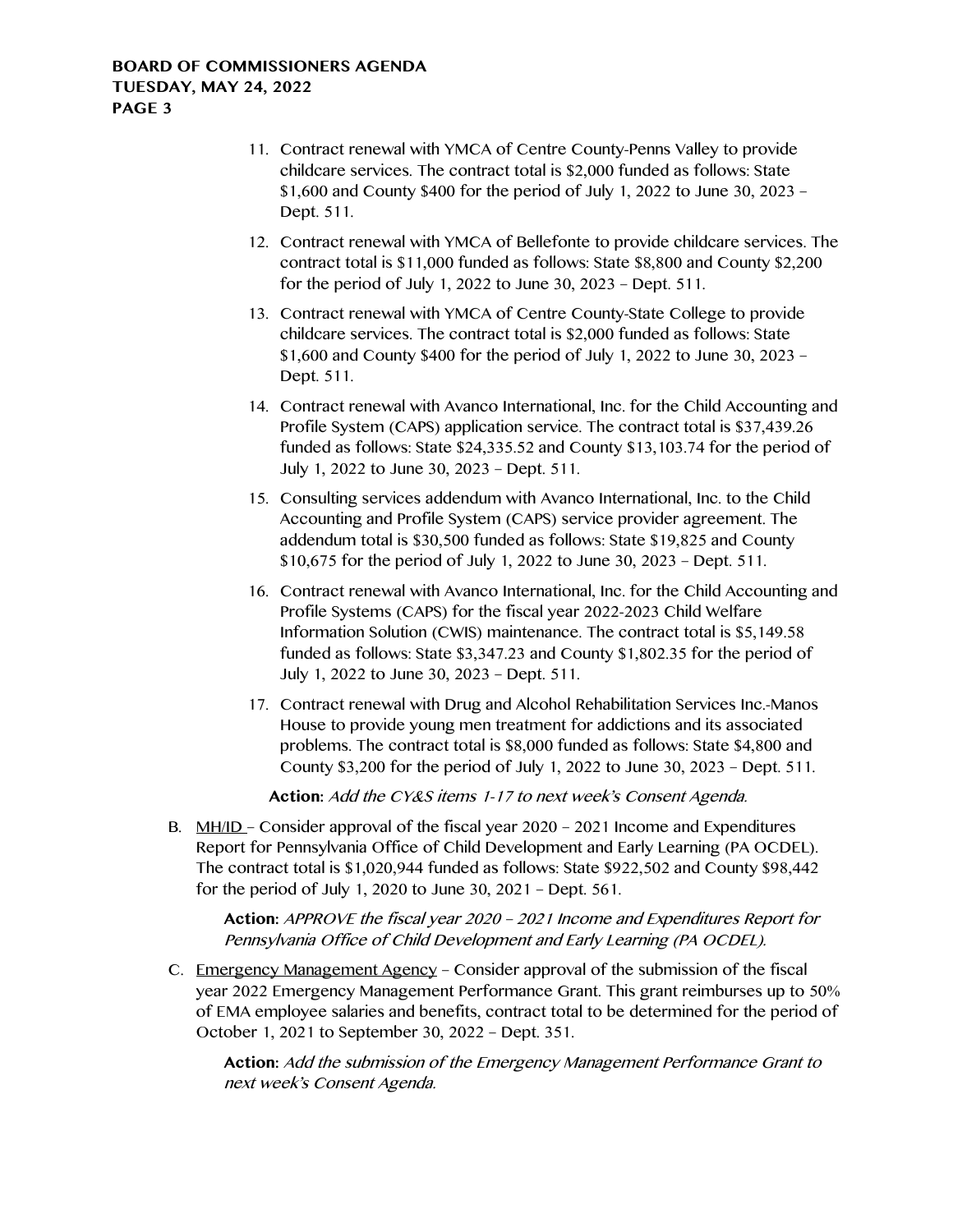D. Human Resources – Contract with CBY Systems to complete background checks for Sheriff personnel in compliance with Act 57. The contract total is \$456.25 for the period of April 26, 2022 to April 26, 2023 – Dept. 114.

**Action:** Add the contract with CBY Systems to next week's Consent Agenda.

- E. Planning and Community Development
	- i. Contract addendum with Herbert, Rowland and Grubric, Inc. (HRG, Inc.) to provide supplement engineering services to the agreement originally executed April 14, 2020 to include the addition of Best Management Practices Verification, as HRG, Inc. will subcontract the GIS data processing for this task to the Chesapeake Conservancy and will provide direct assistance to Centre County for field verification logistics. The contract total is \$21,000 – Dept. 151.

**Action:** Add the contract addendum with HRG, Inc. to next week's Consent Agenda.

ii. Accept the Redevelopment Assistance Capital Program (RACP) grant funding for the Centre Volunteers in Medicine (CVIM) clinic construction in Ferguson Township in the amount of \$500,000 – Dept. 151.

**Action:** APPROVE the RACP grant funding for the CVIM clinic construction.

- F. Risk Management
	- i. Consider approval of the submission of a loss prevention grant application to Pennsylvania Counties Risk Pool (PCoRP) in the amount of \$29,718.35 – Dept. 112.
	- ii. Contract renewal with Pennsylvania Counties Risk Pool (PCoRP) for property/casualty insurance in the amount of \$417,548 for the period of June 1, 2022 to June 1, 2023 – Dept. 112.

**Action:** Add the Risk Management items i-ii to next week's consent agenda.

# XI. CONSENT AGENDA

# **Action:** APPROVE this week's Consent Agenda.

- A. Aging Consider approval for lease renewal for the Centre Hall Senior Center in the Centre Hall Fire Company. The lease total is \$13,500 from the period of July 1, 2022 to June 30, 2025 – Dept. 521.
- B. Planning and Community Development Memorandum of Understanding (MOU) for the Final Land Development Plan for Land of Andrew G. Kotzur – M & D Storage Phase 2; CCPCDO File No. 149-21. This proposal represents the second phase of M & D Storage showing three proposed self-storage buildings and stormwater management upgrades to account for the additional improvements. This proposal is located along the northern boundary of West Sycamore Road (State Route 0144) and the western boundary of West Nectarine Street (T-712), approximately 350 feet west of the municipal boundary line with Snow Shoe Borough, located in Snow Show Township - Dept. 151.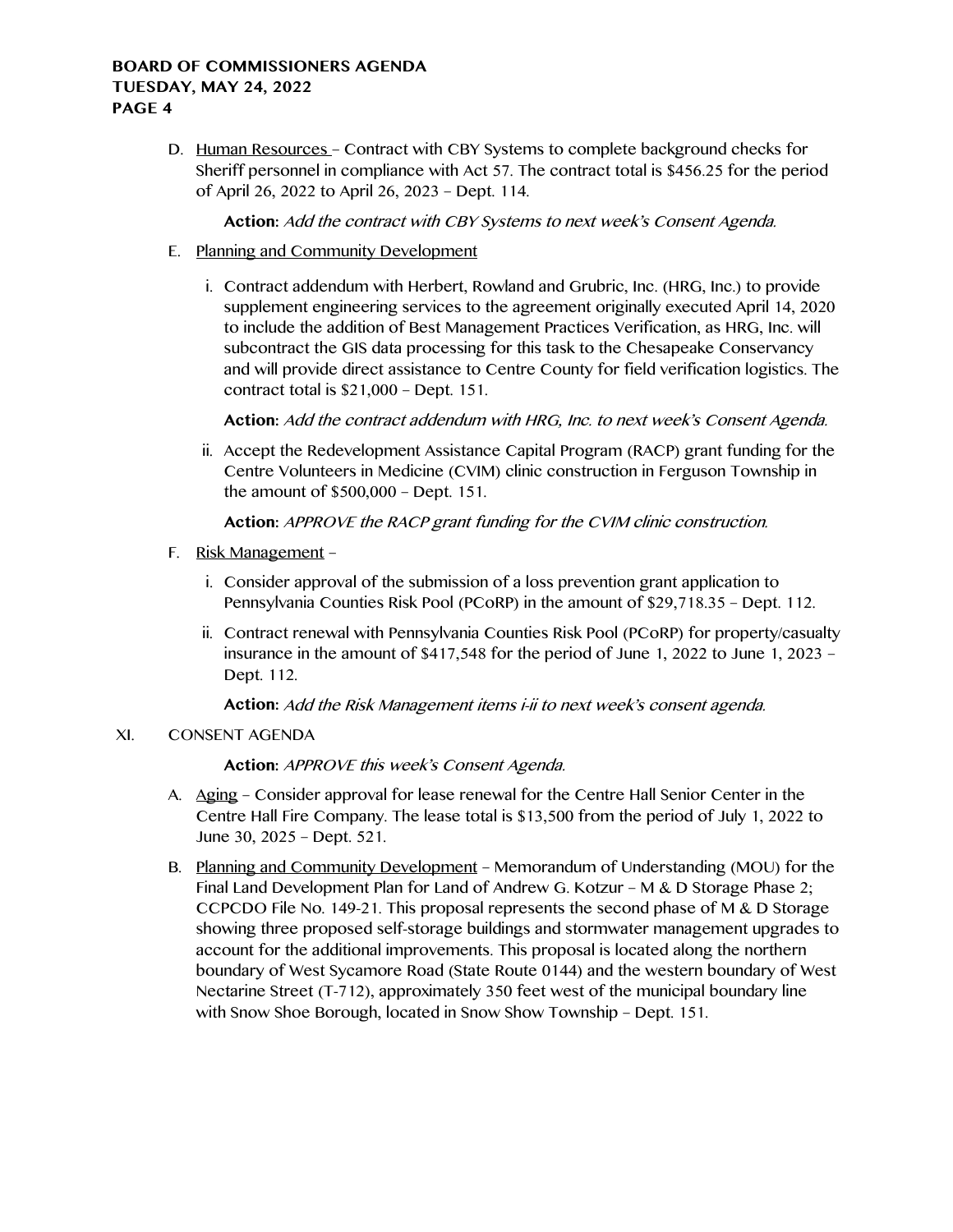#### XII. AUTHORITIES, BOARDS AND COMMISSIONS

| <b>ABC</b>                                   | <b>Name</b>          | <b>Action</b>          | <b>Term</b>                               |
|----------------------------------------------|----------------------|------------------------|-------------------------------------------|
| MH/ID/EI Advisory<br>Board                   | Christopher Potalivo | Appointment            | June 1, 2022 - May<br>31, 2025            |
| Aging Advisory Council                       | Liza Behrens         | Appointment            | January 1, 2022 -<br>December 31, 2024    |
| Aging Advisory Council                       | Charles Mensch       | Re-Appointment         | March 1, $2022 -$<br>February 29, 2025    |
| Aging Advisory Council                       | <b>Gail Miller</b>   | Re-Appointment         | March 1, $2022 -$<br>February 29, 2025    |
| Aging Advisory Board                         | Kate Bennett         | Term Expiration        | February 1, $2019 -$<br>February 28, 2022 |
| Aging Advisory Board                         | Jeffrey Frazier      | <b>Term Expiration</b> | February 1, $2019 -$<br>February 28, 2022 |
| Aging Advisory Board                         | <b>Brian Meader</b>  | <b>Term Expiration</b> | February 1, $2019 -$<br>February 28, 2022 |
| Local Emergency<br><b>Planning Committee</b> | Lacey Haney          | Appointment            |                                           |

**Action:** APPROVE the ABC appointments, re-appointments and term expirations.

- XIII. LIQUID FUELS FEE FOR LOCAL USE
	- i. Consider approval of the submission of 2021 report of the County Fee for Local Use Funds to PennDOT.
	- ii. Consider approval of the submission of the 2021 report of the Liquid Fuels Tax Fund to PennDOT.
	- iii. Consider approval of Liquid Fuels reimbursement payment in the amount of \$241.52

**Action:** APPROVE the Liquid Fuels and Fee for Local Use items i-iii.

# CHECK RUN

Check run in the amount of \$613,075.73 May 20, 2022.

**Action:** APPROVE the check run dated May 20, 2022.

- XIV. ADMINISTRATOR'S REPORT
- XV. C-NET REQUESTS
- XVI. LETTER OF SUPPORT
- XVII. REPORTS ANNOUCEMENTS.
	- A. Voter Registration Report
	- B. Announcements

Centre County Government Offices will be closed on Monday, May 30 for Memorial Day.